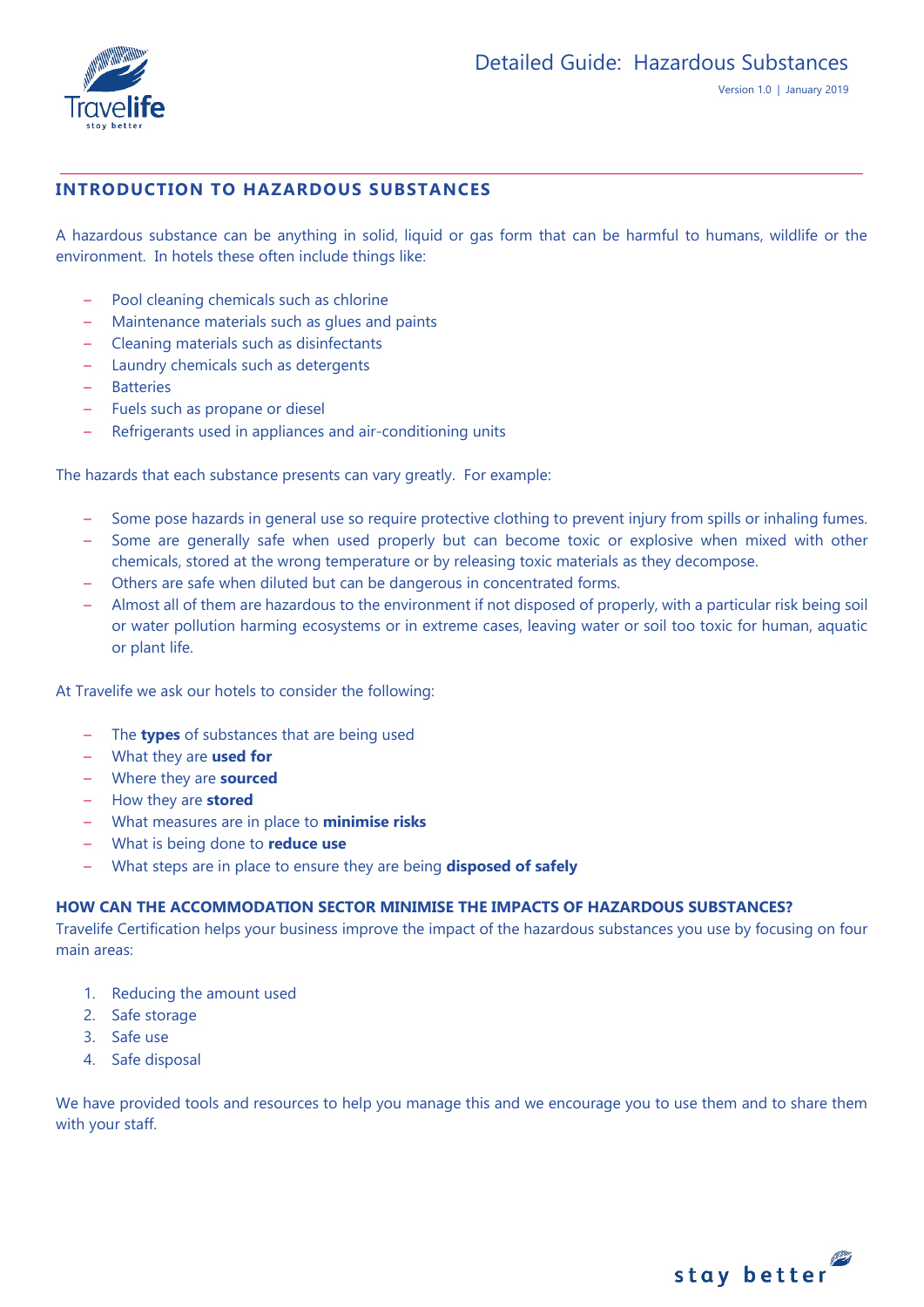### **THE HAZARDOUS SUBSTANCES YOU USE**

You will need to identify and record all of the hazardous substances your business uses by carrying out a thorough inspection of all departments and storage areas. In most countries you will find markings on containers that clearly show whether a product contains hazardous materials. If you have containers without any labels then you must treat them as a high-risk hazard until you can verify their contents, at which point you must ensure they are clearly labelled.







Here are some of the more common hazardous substances used in hospitality. However, it is your responsibility to review all of your products and check if they are harmful:

**Batteries:** These could be small batteries used in clocks or mobile phones, or larger batteries from laptops and cars. Whilst the hazardous substances are generally well contained when they are being used, they can be extremely harmful to the environment after disposal and should therefore be treated as hazardous waste. Replacing equipment with modern technology or sustainable alternatives can reduce your overall consumption of batteries.

**Chlorine:** This can be an extremely harmful chemical that many hotels use in a concentrated form that is added to swimming pools to keep water clean. It can also be found in cleaning products such as bleach, and is widely used to sanitise water. For health and safety reasons, many hotels will not be able to stop using chlorine but you could consider things like salt-dosed pools in your long-term plans. In the meantime, you should pay close attention to the safe storage, use and disposal of this chemical.

**Degreasers**: These are cleaning products used to remove grease from equipment. They often contain solvents that can be harmful for people and the environment. In some cases, there are less harmful alternatives but if not, you should strictly control their use.

**Detergents:** Many people underestimate the environmental cost of using detergents that contain harmful chemicals. These end up in waste water and if that is not properly treated in your destination, it can be very harmful to aquatic life and general biodiversity. Even well-developed destinations may not be treating waste water correctly. It is often possible to replace these with safer alternatives so we recommend you check detergent labels carefully, control their use and seek other options where possible.

**General cleaning products:** There is a variety of harmful chemicals that are found in common cleaning products that often surprise people. For example, ammonia can be found in many glass cleaners, acids or solvents can be in oven cleaners and bleach is common in toilet cleaners. You should review the contents of your cleaning products, record any that contain hazardous substances and look for ways to replace these with less harmful alternatives.

**Pest control:** The products you use to control things like mosquitos, rodents, ants and cockroaches can contain harmful chemicals.

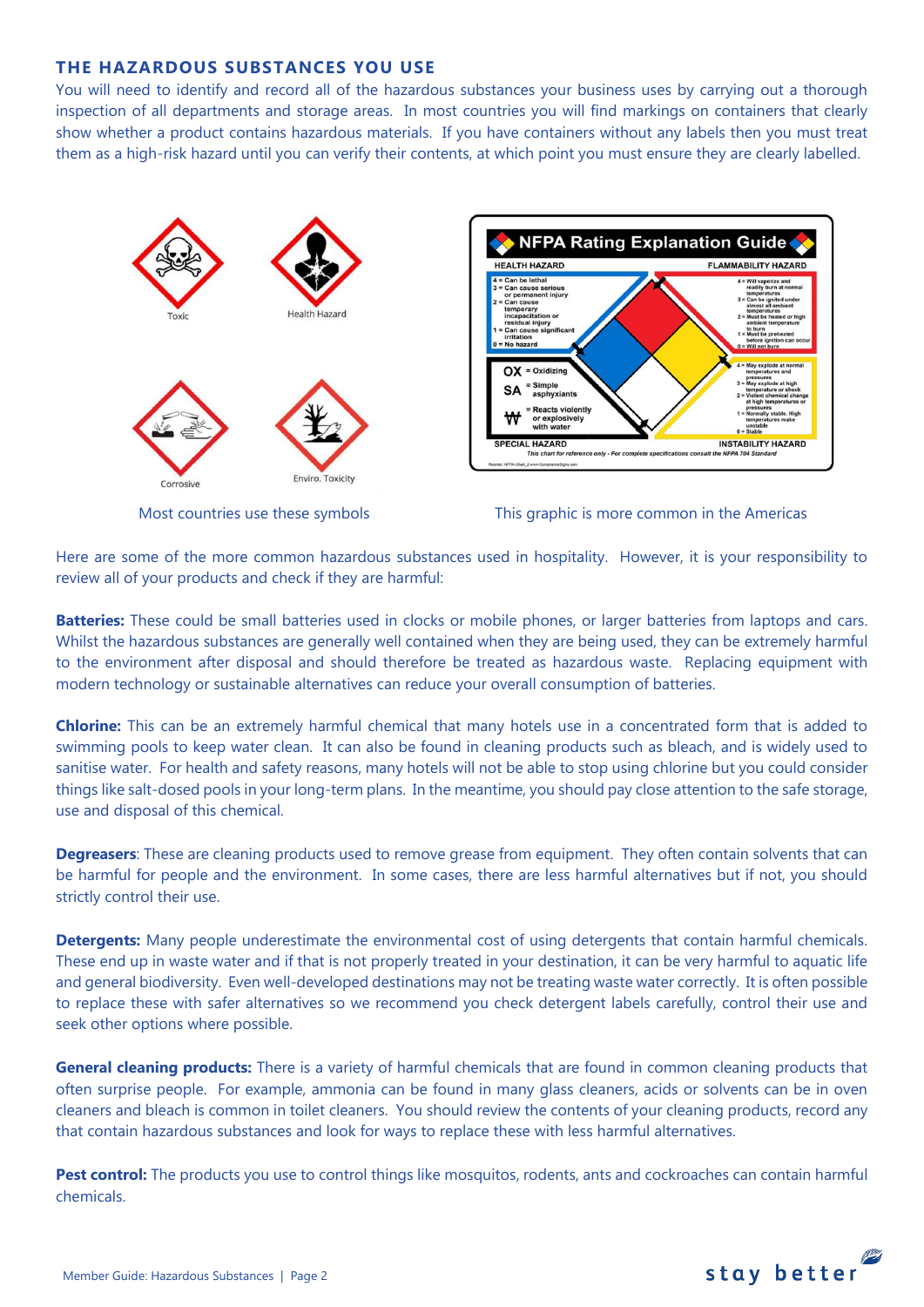**Refrigerators and air conditioning:** These contain ozone depleting substances that are extremely harmful to the environment if not properly maintained and disposed of. Technology is constantly improving in this area, so when you do need to replace this type of equipment you should spend time researching the most ozone-friendly options. In the meantime, you will need to keep records of all the equipment you have that contains ozone-depleting substances, have them serviced regularly by qualified technicians and identify how you can safely dispose of them.

Here are some other common products you might have at your property that you should check:

- Paints
- Fuels
- Glues
- Fluorescent lightbulbs
- Older materials that could contain asbestos, lead or mercury
- Oil, in particular waste oil, which has increased toxicity due to the constant heating process, and hydraulic oil used in elevators
- Empty containers with residue from the original contents
- Solvents, lubricants, brake fluid
- Fertilizers and other garden treatments

### **Creating a register**

You must have a central document that staff can access that contains detailed information on the use, storage and disposal of each substance and/or product containing hazardous substances. There is a template in the Member Zone and your document should contain all of the following:

- Name of chemical/substance.
- Manufacturer/brand name.
- If it is in a concentrated form that needs to be diluted or mixed with something else before use.
- What it is used for.
- How much is used in a single dose. For example, 300mls or 500g or 20oz.
- Estimated amount used in a year. You can take this from your usage records or from your purchase records.
- How it must be stored. For example, in a spill tray, in a locked cupboard, in a well-ventilated area, separate from other chemicals.
- What personal protective equipment is required.
- Any other documentation that is required such as staff training records or special instructions.
- Whether it poses a low, medium or high hazard to people and/or the environment.
- What actions have been taken to lower that risk.
- Any local, national, international or industry laws and regulations regarding the handling and disposal of the substance.
- Your own internal procedure for ensuring that you dispose of the substance legally and safely.

# **RECORDING HAZARDOUS SUBSTANCE USE**

You must record **all** of the types of hazardous substances you use, how much you are storing and how much you are using. This must be updated at least once per month and your records must contain the following information:

- The type of substance or chemical name.
- The name of manufacturer or brand name.
- If you have it in a concentrated form that needs to be diluted or mixed with something else before use.
- The amount you are currently storing.
- The amount you have used since your last report.

You can view a template with examples in the Member Zone.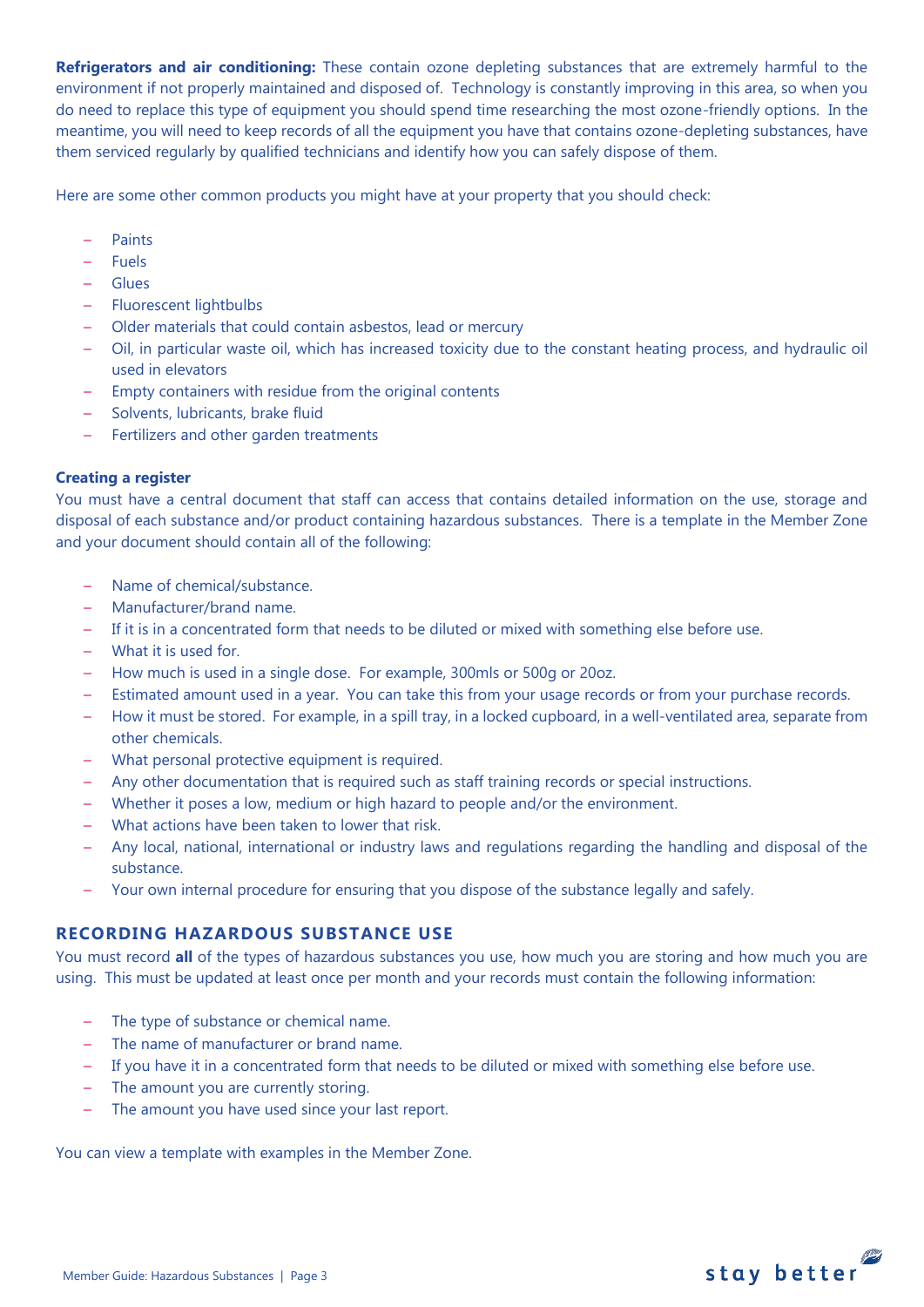# **SETTING TARGETS AND GOALS**

Once you have records of the types and amounts of hazardous substances you are using, you should set targets or goals to reduce your consumption and minimise environmental impacts.

**Targets** are usually numbers and they will need to be measured against a starting point and have a measurable deadline.

**Goals** can still include numbers, but they are usually about projects or actions. You still need to know your starting point, have a deadline and be specific so it is easy to see if you succeeded. You should also include a mixture of short and long-term plans. Here are some examples of both short and long-term targets and goals:

- Replace 100% of window cleaning products containing ammonia with non-toxic alternatives by the end of 2020.
- Replace all air-conditioning systems with ozone-friendly equipment by 2022.
- Implement a battery disposal programme by the end of 2020.
- Construct a purpose-built chemical storage facility away from waterways by 2025.
- Implement monthly calibration checks of automatic chemical dosing equipment.
- Add training on how to reduce the use of hazardous substances to the existing health and safety training and materials.

Your targets and goals should be:

- **Specific** and easy for anybody to understand.
- **Easy to measure** so that you can clearly see if they have been achieved.
- **Relevant and achievable**. For example, there is no point in setting a goal that you cannot afford to implement or spending time on an area where you cannot have a lot of impact.
- **Have a deadline**. This will help keep everyone on track.

#### **MAKE IMPROVEMENTS**

The four main things that you can do to reduce your environmental impacts from hazardous substances are:

- Reducing the amount used
- Storing substances safely
- Using substances safely
- Disposing of substances safely

There are many things you can do that will ensure progress in all four of these areas. Here are some ideas to get you started:

#### **QUICK FIXES**

These are all either low cost, no cost or low effort.

#### **Reducing use**

- Conduct a thorough review of why you are using products containing hazardous substances. Unless there is a legal or hygiene reason you should ask yourself if there is a less harmful alternative and if you are sure that staff are using the minimum amount required.
- Frequently check pools for leaks and keep an eye on the water level. If you are losing water then you will probably be using more chemicals to keep the water clean.
- Reducing the number of towels and linens being washed unnecessarily can have a major impact on your chemical use. Here are some ideas to address that:
	- o You could implement a towel and linen reuse programme and regularly check that housekeeping are following it.
	- $\circ$  Consider only changing towels and sheets every four days during a quest's stay. If you are concerned about guest complaints you can simply inform them that they can request fresh towels or a linen change whenever they wish.

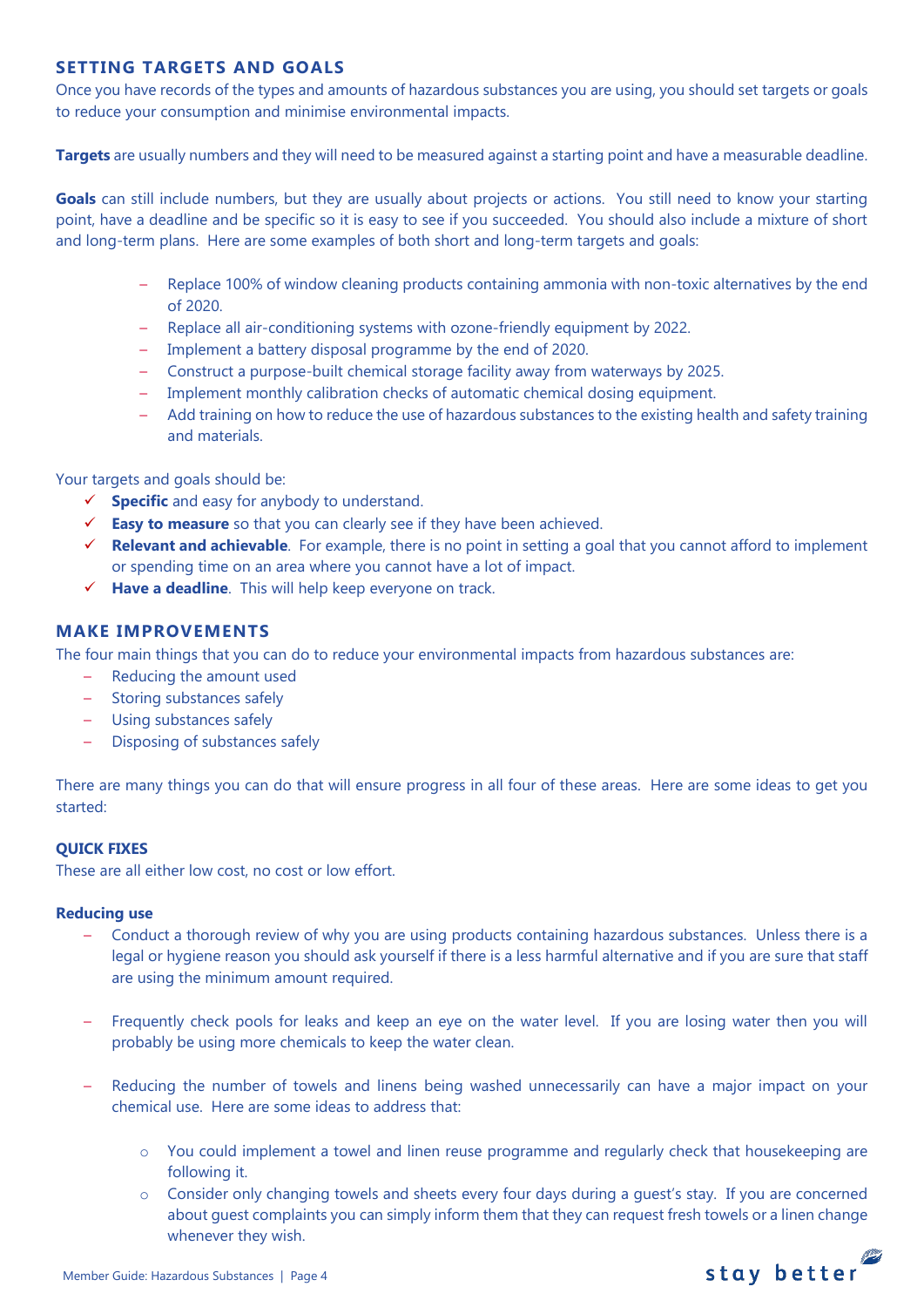- o Consider if you are putting more towels in guest rooms than are needed. If the maximum room occupancy is two, then put only that number of towels out and either let guests know that they can request more or put extra towels in a different place such as a wardrobe, so it is easy for housekeeping to see they are unused and therefore do not need replacing.
- o Are guests using more towels than necessary in the spa, gym or the pool? If these areas are staffed it might be possible to issue individual towels or to remind guests via signage about the environmental impacts.
- Reduce the unnecessary use of detergents by training your staff to use equipment in the most efficient way possible. Consider things like the optimal load in a washing machine or dishwasher.
- Ensure the bleed valve pipe on an automatic dosing machine for swimming pool chemicals is returning waste chemicals to the container for reuse and not simply draining out chemicals on to the ground or into a drain.
- There should be signage outside rooms and cupboards that informs people that chemicals are stored there.
- Spend some time researching less toxic alternatives to your cleaning products. For example, white-distilled vinegar makes an effective, cheap and environmentally friendly cleaner for glass and mirrors.

#### **Safe storage and use**

- Carry out regular checks of any equipment that contains refrigerants. Make sure you do this in accordance with local, national and international regulations along with the most recent advice of the manufacturer that applies to your specific models. Equipment containing ozone-depleting substances should have regular servicing by a qualified technician.
- Ensure that chemicals that react to each other are stored apart.
- Make sure that chemicals are stored in a way that they can be accessed and handled safely by your staff. For example, don't stack them too high or place them on high shelves.
- Implement an incident reporting system for any chemical spills.
- Regularly check the spill trays you use for chemicals for wear and tear, then replace as necessary.
- Dedicate some time to checking that products that claim they are environmentally friendly or biodegradable definitely are. For example, some eco-brands follow sustainable processes in their factories yet the chemicals their products contain are still harmful. Remember that chlorine is a potentially dangerous chemical, even when it is produced by an eco-label. If you have been misled by this, you will need to update your storage, use and disposal procedures accordingly.
- Check that you have proper personal protective equipment available that is appropriate for the chemicals you are using. For example, a dust mask will not offer protection against gases. Protective goggles should be airtight (no vents) if intended to be used in an area with a risk of chlorine gas escape. Integral (combined) filter and mask protection is better as the whole face is protected.
- Don't store masks and goggles within the area that could become contaminated with chlorine, apart from the fact that this makes them difficult to reach in the event of a gas leak, they could also become contaminated before wear making them useless.
- Buy spill kits for all rooms where chemicals are stored and make sure there are clear instructions with them in all the languages your staff understand.
- This also belongs under 'safe disposal' but you should regularly review all laws and regulations that relate to the substances you use. Make sure you are complying and make changes if necessary.

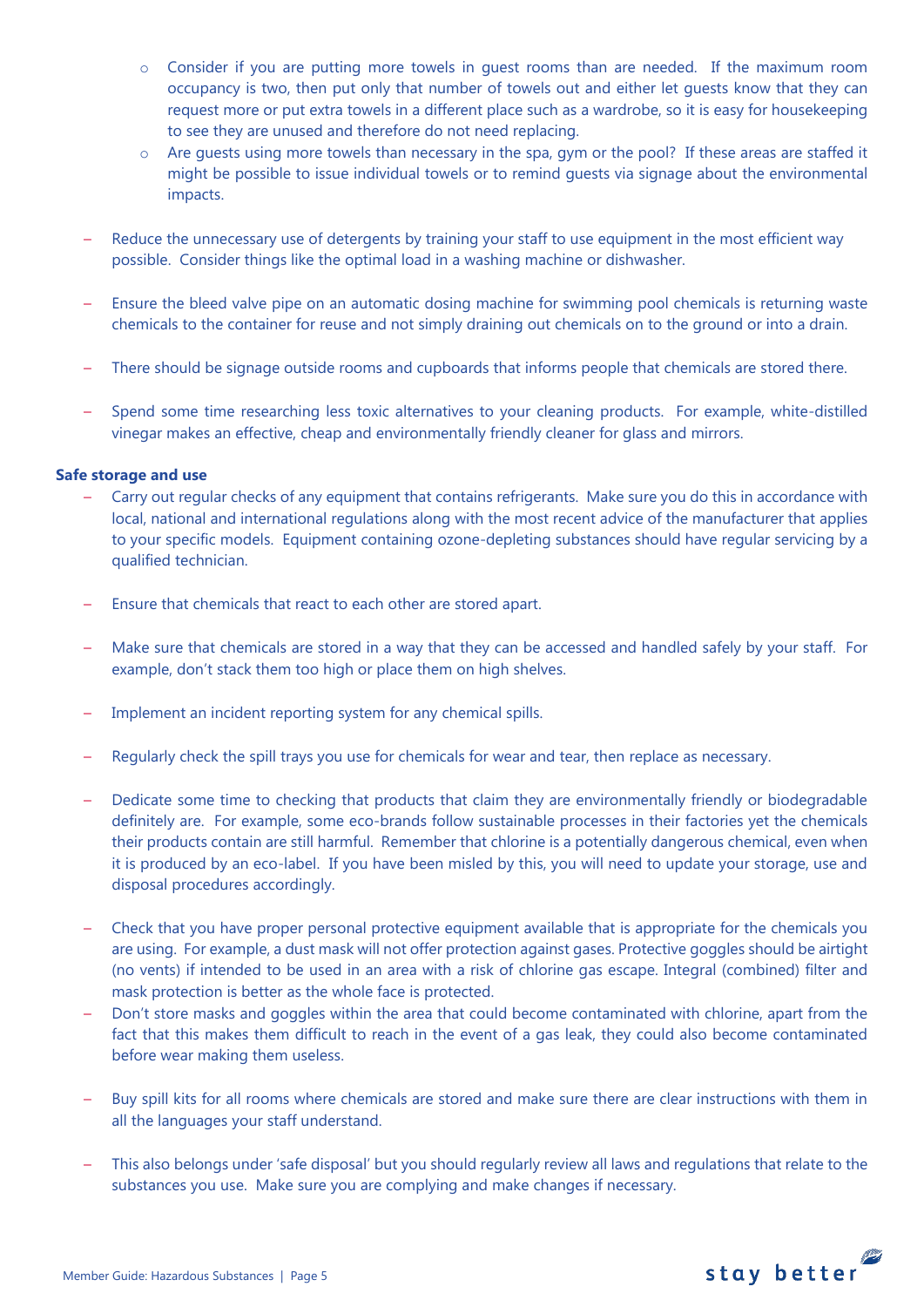#### **Safe disposal**

- Batteries are extremely harmful to the environment if not disposed of properly and often guests will throw them into general waste so that our Members do not realise the extent of the problem, or have an opportunity to fix it. Find out if there is a sustainable disposal method for them in your destination and if possible, encourage guests and staff to hand in used batteries so you can ensure they are disposed of correctly.
- Fluorescent bulbs (both compact and tubes) need to be disposed of carefully so replace them with LED alternatives.
- Treat empty chemical containers with the same care as you would with full containers by storing them safely before disposal and keeping chemicals that react with each other apart.
- Verify that any waste collection suppliers are disposing of hazardous waste in a sustainable manner. If not, you might be able to change to a different supplier or pressure your existing one to improve their performance.

#### **MODERATE COST AND EFFORT**

- Consider using a liquid pool cover that not only reduces the loss of heat and water, but can also reduce the depletion of pool cleaning chemicals.
- Invest in automatic chemical dosing systems to control the doses and regularly check that it is calibrated according to the minimum dose required for each product/chemical.
- Make sure that all of the chemicals you store are in spillage trays that can contain the spill of a full container of chemicals and that are made of a material that will not be corroded by the spill.
- Check that you have proper personal protective equipment available that is appropriate for the chemicals you are using. For example, a dust mask will not offer protection against gases.
- Make sure that all hazardous chemicals are stored behind two doors that can be locked. For example, a locked cupboard in a locked room.
- Be sure that there is proper and safe ventilation in chemical storage rooms. For example, when chlorine spills it drops to the ground so ground level extraction is required. Also, be sure that the ventilation does not lead to an area where people can be harmed.
- Install eye bath stations or kits in areas where harmful chemicals such as chlorine are stored and used.

#### **HIGHER INVESTMENT WITH LONG-TERM REWARDS**

- When replacing equipment be sure to research for the latest technology that reduces or eliminates chemical use. This applies to large equipment like air-conditioning units and restaurant fridges through to small items like floor cleaners.
- Using salt ionization to keep pool water clean is an excellent solution for smaller pools. If at all possible you should plan to make this switch and use it for any new pools being built.
- Consider moving any chemical, fuel or waste storage structures so they are well away from natural resources in the event of a leak or spill. Even a small amount of a toxic chemical leaked into the ocean or a stream can have a serious and lasting impact on water quality, plants and wildlife, potentially harming humans too. Build any new structures to be robust, to have adequate ventilation, to keep out wildlife and to safely contain leaks and spills according to the latest standards.